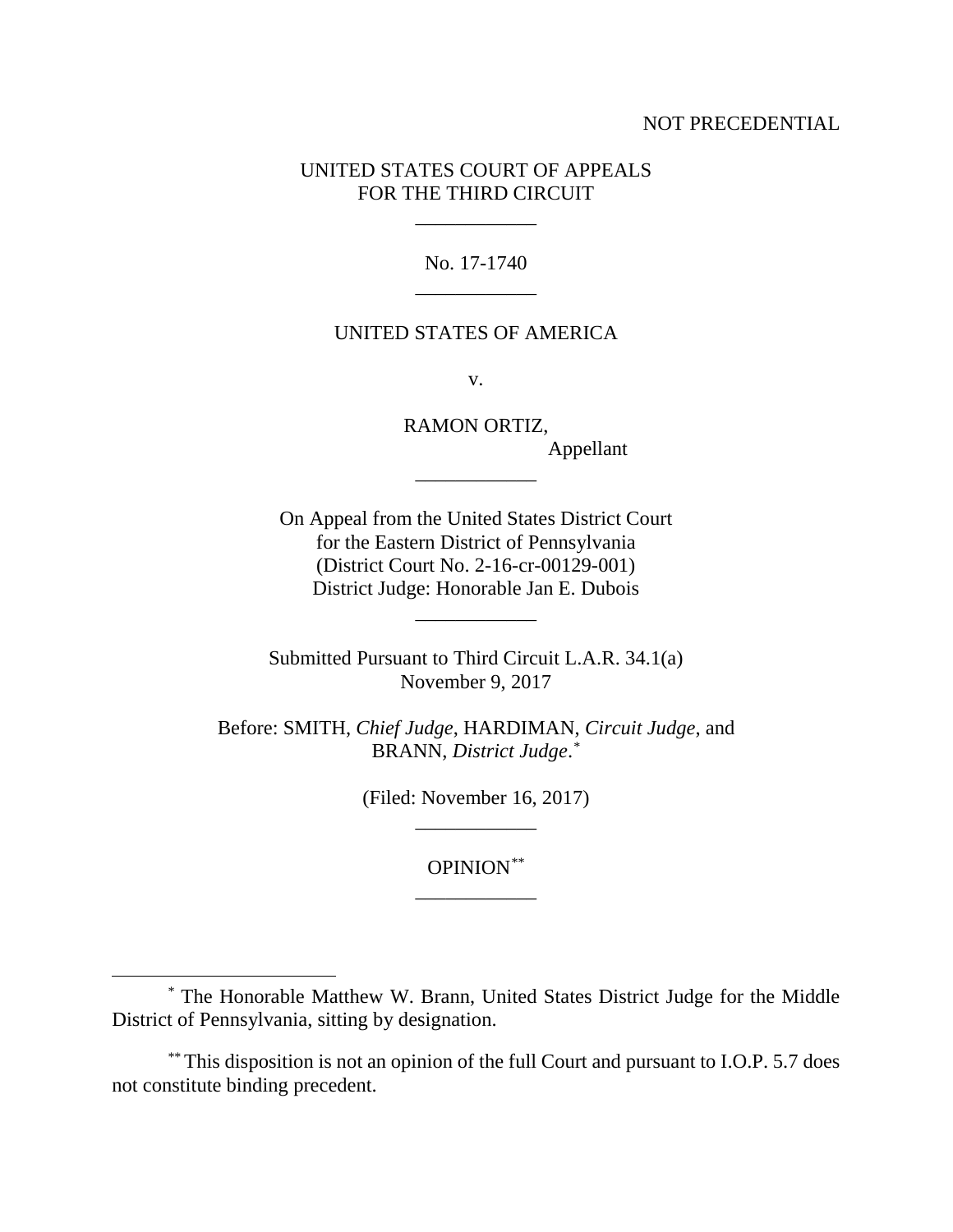### BRANN, *District Judge*.

Ramon Ortiz appeals an order of the District Court denying his motion to suppress evidence. Because we agree with the conclusion of the District Court, we will affirm.

I

On the evening of January 13, 2016, Officer John Leible stopped Ramon Ortiz's vehicle after observing Ortiz fail to stop at a stop sign in a Philadelphia neighborhood known to the officer as a high crime area. Officer Leible activated the emergency lights on his marked police cruiser and Ortiz pulled his vehicle over. Before Officer Leible could approach the car, Ortiz exited his vehicle and began walking across the street. Officer Leible ordered Ortiz to return to his vehicle, which he did, leaving the driver's side door open. When Officer Leible approached, Ortiz acted "nervously" and reached for his pockets, his waist, and the center console of the vehicle—known to the officer as locations where individuals often hide weapons. When asked for his driver's license, automobile insurance card, and vehicle registration card, Ortiz handed Officer Leible the wrong documents. Thrice during the encounter, Ortiz placed his left leg on the ground outside the vehicle, prompting Officer Leible's repeated instructions to put his leg back in the car.

Based on Ortiz's "nervous, very fidgety" movements, Officer Leible sought to frisk both Ortiz and his vehicle for weapons. Officer Leible asked Ortiz to exit the vehicle and, following a pat down for weapons, found none on Ortiz's person. Officer Leible next "frisked" the vehicle by looking in any areas where a weapon could possibly

2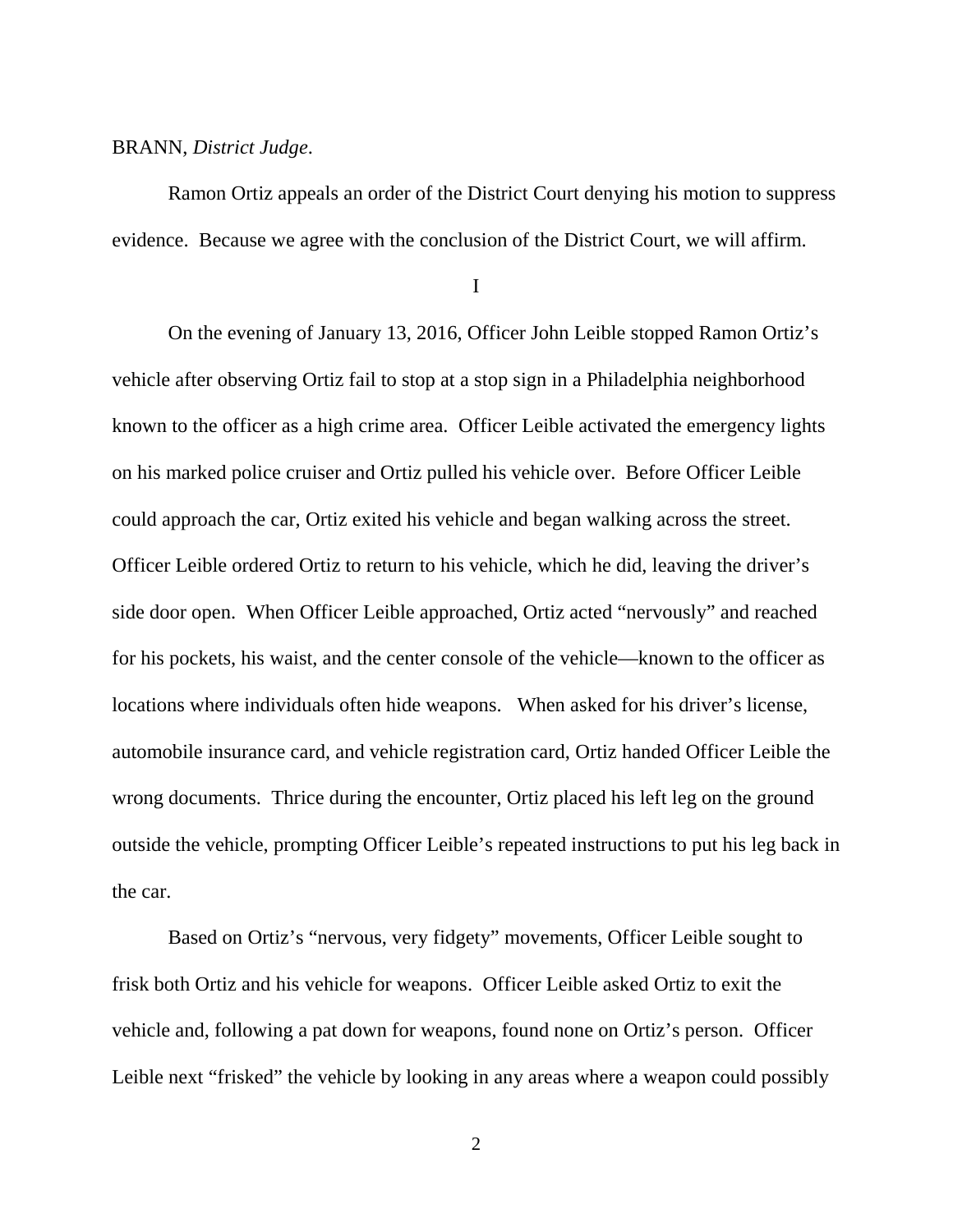be hidden. When he approached the rear driver's side of the vehicle, Officer Leible smelled the odor of marijuana and spotted a bag on the floor under the driver's seat. Officer Leible discovered both marijuana and two firearms concealed in the bag. Ortiz was then placed into custody and ultimately charged with both simple possession of marijuana and possession of a firearm by a convicted felon. Appellant unsuccessfully moved to suppress in the District Court, and, following the imposition of sentence, the instant appeal ensued.

### $II<sup>1</sup>$  $II<sup>1</sup>$  $II<sup>1</sup>$

# A

"We review a district court's order denying a motion to suppress under a mixed standard of review, exercising plenary review over legal determinations and reviewing findings of fact for clear error." *U.S. v. Navedo*, 694 F.3d 463, 467 (3d Cir. 2012).

Ortiz argues that the District Court erred in not suppressing the evidence, asserting that his movements after being stopped for a traffic violation were insufficient to supply reasonable suspicion to search his vehicle. We disagree and affirm the District Court because the police officer who engaged in a protective search of Ortiz's vehicle had an objectively reasonable suspicion to believe that criminal activity was afoot based on Ortiz's suspicious behavior during a lawful traffic stop.

<span id="page-2-0"></span><sup>&</sup>lt;sup>1</sup> The District Court had jurisdiction pursuant to 18 U.S.C. § 3231. We exercise appellate jurisdiction under 28 U.S.C. § 1291.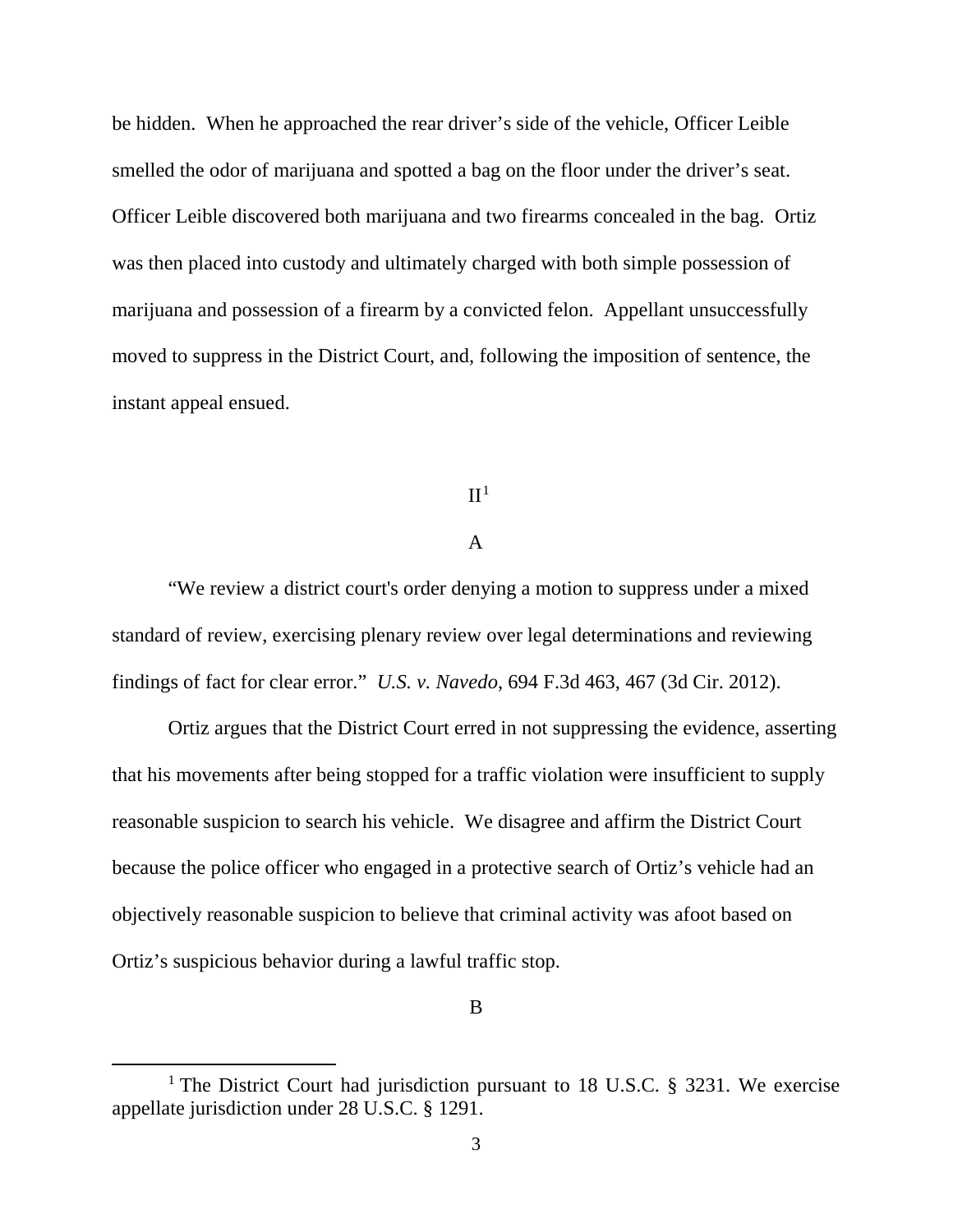We must first ensure that the traffic stop was lawful at its inception; second, we must determine if the frisk was lawful. "In *Whren v. United States*, 517 U.S. 806 (1996), the Supreme Court established a bright-line rule that any technical violation of a traffic code legitimizes a stop.…" *U.S. v. Mosley*, 454 F.3d 249, 252 (3d Cir. 2006). Officer Leible testified during the suppression hearing that he witnessed Ortiz fail to stop at a stop sign and Ortiz provided no evidence to refute that testimony. As such, the initial traffic stop of Ortiz's vehicle was constitutionally permissible.

We next examine the facts attested to as justification for the protective search. At the hearing, Officer Leible testified "to the specific reasonable inferences which he is entitled to draw from the facts in light of his experience." *Terry v. Ohio*, 392 U.S. 1, 27 (1968). Specifically, Officer Leible testified that Ortiz was "nervous and very fidgety." He further testified that Ortiz was reaching for areas known to the officer as those in which weapons may be hidden—namely Ortiz's waistband, pockets, and the vehicle's center console. Officer Leible also testified that Ortiz initially exited the vehicle and began walking across the street, and subsequently, after being ordered to remain in the vehicle, persistently placed his leg out of the car door despite contrary instructions to do otherwise.

Given "the whole picture" that Officer Leible testified to—Ortiz immediately exiting his car, his fidgety movements, his hands moving to locations where individuals typically secrete weapons, and his repeated placement of his leg outside the vehicle—it is evident that the officer had a "particularized and objective basis for suspecting the particular person stopped of criminal activity." *U.S. v. Cortez*, 449 U.S. 411, 417 (1981).

4